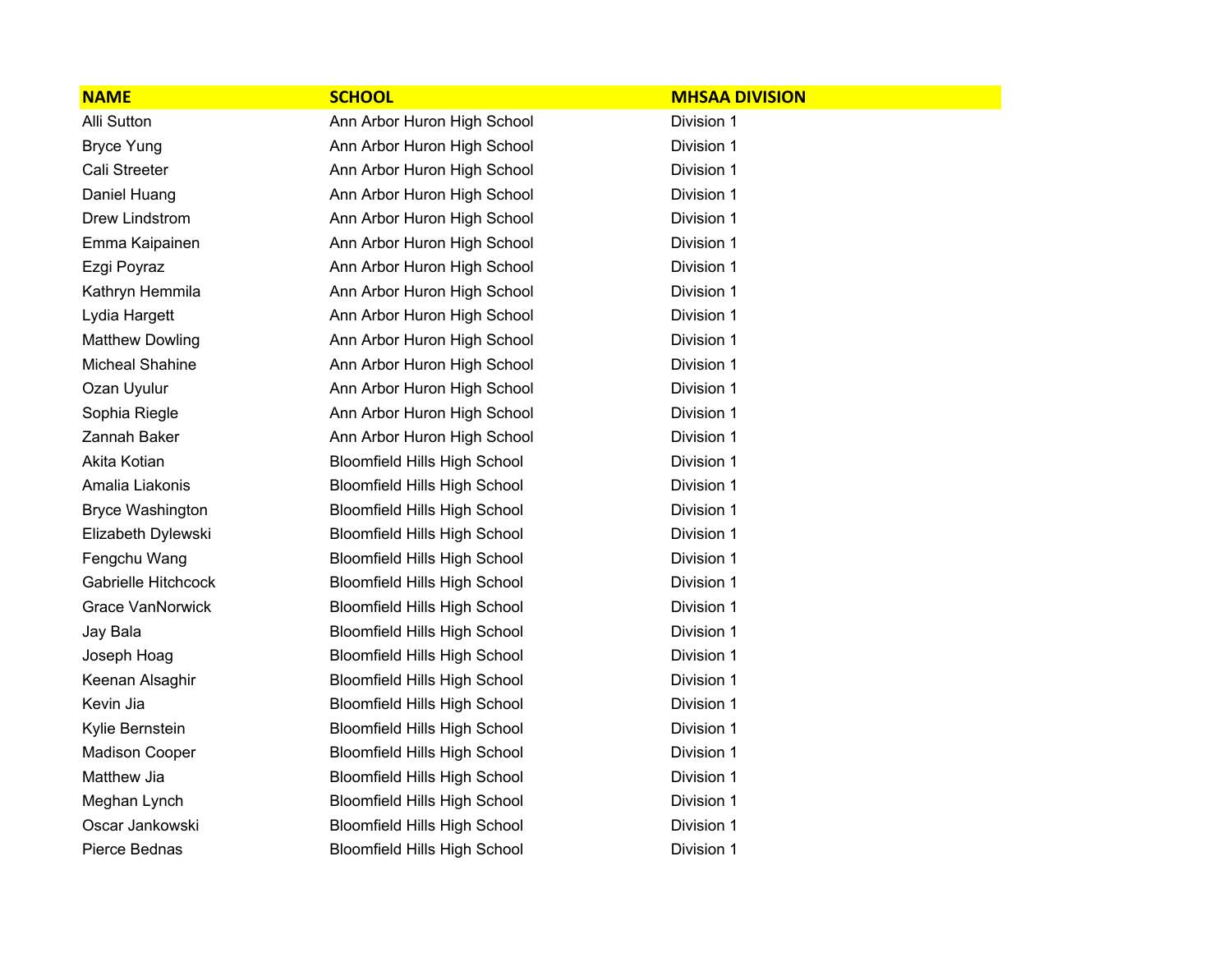| Samuel Harmon          | <b>Bloomfield Hills High School</b> | Division 1 |
|------------------------|-------------------------------------|------------|
| Shaina Lazar           | <b>Bloomfield Hills High School</b> | Division 1 |
| Dani Morrill           | Bridgman Co-op                      | Division 1 |
| <b>Avery Morton</b>    | <b>Brighton High School</b>         | Division 1 |
| <b>Drue Thielking</b>  | <b>Brighton High School</b>         | Division 1 |
| <b>Jillian Cox</b>     | <b>Brighton High School</b>         | Division 1 |
| Alexandra Beally       | <b>Canton High School</b>           | Division 1 |
| Jenna Caruso           | Canton High School                  | Division 1 |
| Lana Ho                | Canton High School                  | Division 1 |
| Nisha Ray              | Canton High School                  | Division 1 |
| Quinn Sena             | Canton High School                  | Division 1 |
| Suzanna Sumampow       | Canton High School                  | Division 1 |
| Zoe Langenderfer       | Canton High School                  | Division 1 |
| Evan Combs             | Chippewa Valley HS                  | Division 1 |
| Lauren Luginski        | Clarkston                           | Division 1 |
| <b>Trent Schmeling</b> | Clarkston                           | Division 1 |
| Anthony Boudia         | Dakota High School                  | Division 1 |
| Romeo Durasevic        | Dakota High School                  | Division 1 |
| <b>Brian Huynh</b>     | Forest Hills Northern / Eastern     | Division 1 |
| Jake Leopold           | Forest Hills Northern / Eastern     | Division 1 |
| Jesse Yang             | Forest Hills Northern / Eastern     | Division 1 |
| Jeton Jacot            | Forest Hills Northern / Eastern     | Division 1 |
| Joshua Krampe          | Forest Hills Northern / Eastern     | Division 1 |
| Royce Xu               | Forest Hills Northern / Eastern     | Division 1 |
| <b>Vishal Amarnath</b> | Forest Hills Northern / Eastern     | Division 1 |
| Wayne He               | Forest Hills Northern / Eastern     | Division 1 |
| <b>Ellie Clark</b>     | Forest Hills Northern/ Eastern      | Division 1 |
| <b>Grace Colburn</b>   | Forest Hills Northern/ Eastern      | Division 1 |
| Lauren Carpenter       | Forest Hills Northern/ Eastern      | Division 1 |
| Avery Rosebrough       | <b>Grand Blanc High School</b>      | Division 1 |
| <b>Carson Powers</b>   | <b>Grand Blanc High School</b>      | Division 1 |
| <b>Collin Alward</b>   | <b>Grand Blanc High School</b>      | Division 1 |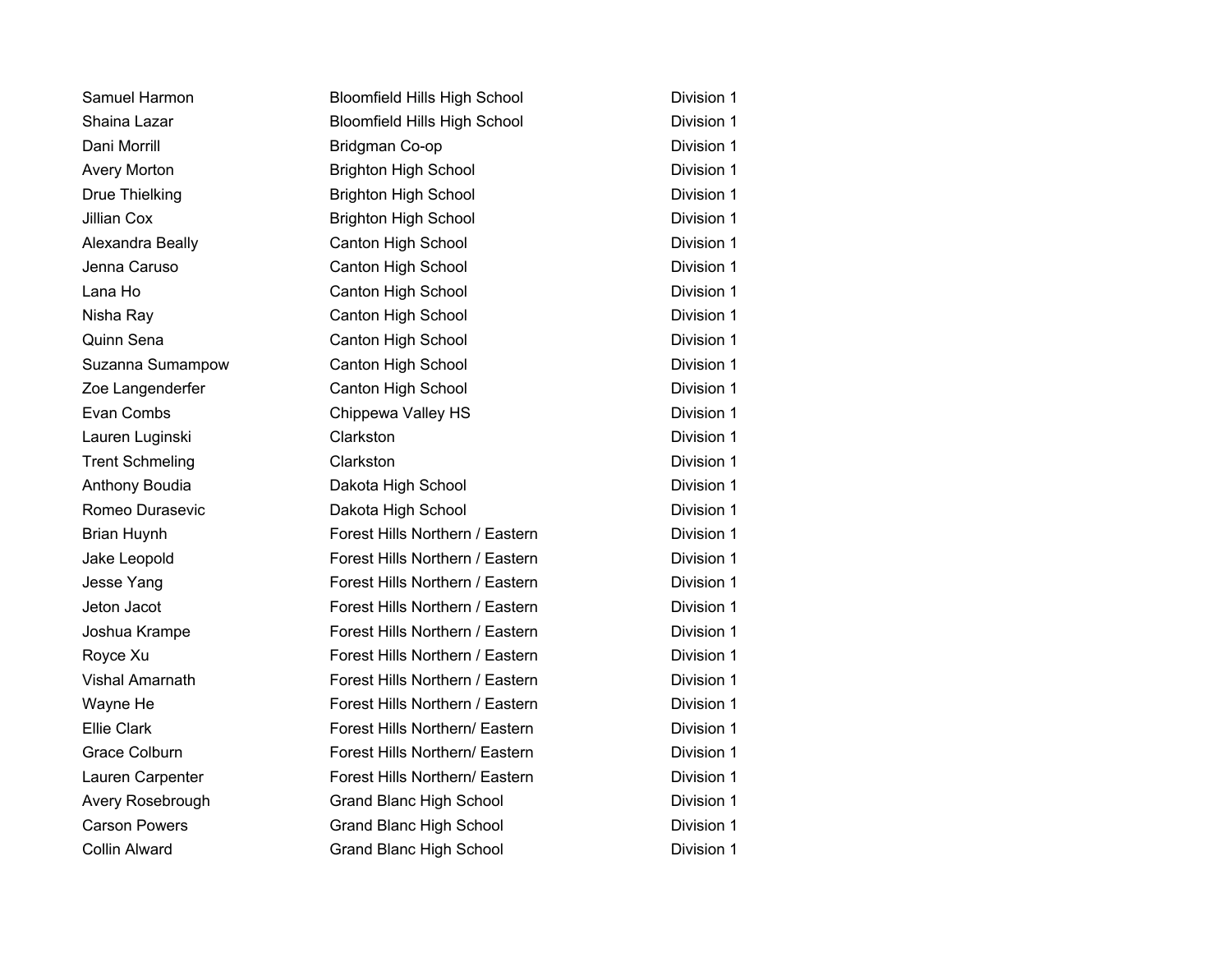| Ishika Gupta              | <b>Grand Blanc High School</b> | Division 1 |
|---------------------------|--------------------------------|------------|
| Keegan Compton            | <b>Grand Blanc High School</b> | Division 1 |
| Keelin Massey             | <b>Grand Blanc High School</b> | Division 1 |
| Luc DesRoberts            | <b>Grand Blanc High School</b> | Division 1 |
| Sarah Hartwell            | <b>Grand Blanc High School</b> | Division 1 |
| Sophie Curtis             | <b>Grand Blanc High School</b> | Division 1 |
| Ari Abraham               | Grand Haven High School        | Division 1 |
| Chase Layman              | Grand Haven High School        | Division 1 |
| <b>Clare Deplissis</b>    | Grand Haven High School        | Division 1 |
| Colin Kelly               | Grand Haven High School        | Division 1 |
| Kate Kendall              | Grand Haven High School        | Division 1 |
| Madelyn Hudson            | Grand Haven High School        | Division 1 |
| <b>Madison Coney</b>      | Grand Haven High School        | Division 1 |
| <b>Miles Evink</b>        | <b>Grand Haven High School</b> | Division 1 |
| Penny Williams            | Grand Haven High School        | Division 1 |
| Sam Timmer                | Grand Haven High School        | Division 1 |
| Veda Vargas               | <b>Grand Haven High School</b> | Division 1 |
| Alyssa Rainsberger        | <b>Grand Ledge</b>             | Division 1 |
| Jade Friedlis             | <b>Grand Ledge</b>             | Division 1 |
| Collin Massmann           | Henry Ford II High School      | Division 1 |
| Josef Gojcaj              | Henry Ford II High School      | Division 1 |
| Alex Dobrowitsky          | <b>Holland West Ottawa</b>     | Division 1 |
| <b>Brendan Weliver</b>    | <b>Holland West Ottawa</b>     | Division 1 |
| Erika Allen               | <b>Holland West Ottawa</b>     | Division 1 |
| Kendall Vaara             | <b>Holland West Ottawa</b>     | Division 1 |
| Kevin Maas                | <b>Holland West Ottawa</b>     | Division 1 |
| Lydia McCourt             | <b>Holland West Ottawa</b>     | Division 1 |
| Meagan Rockafellow        | <b>Holland West Ottawa</b>     | Division 1 |
| <b>Claire Rockafellow</b> | Holt High School               | Division 1 |
| <b>Halim Tran</b>         | Holt High School               | Division 1 |
| Maisey Lefevre            | Holt High School               | Division 1 |
| Makayla Houlihan          | <b>Holt High School</b>        | Division 1 |
|                           |                                |            |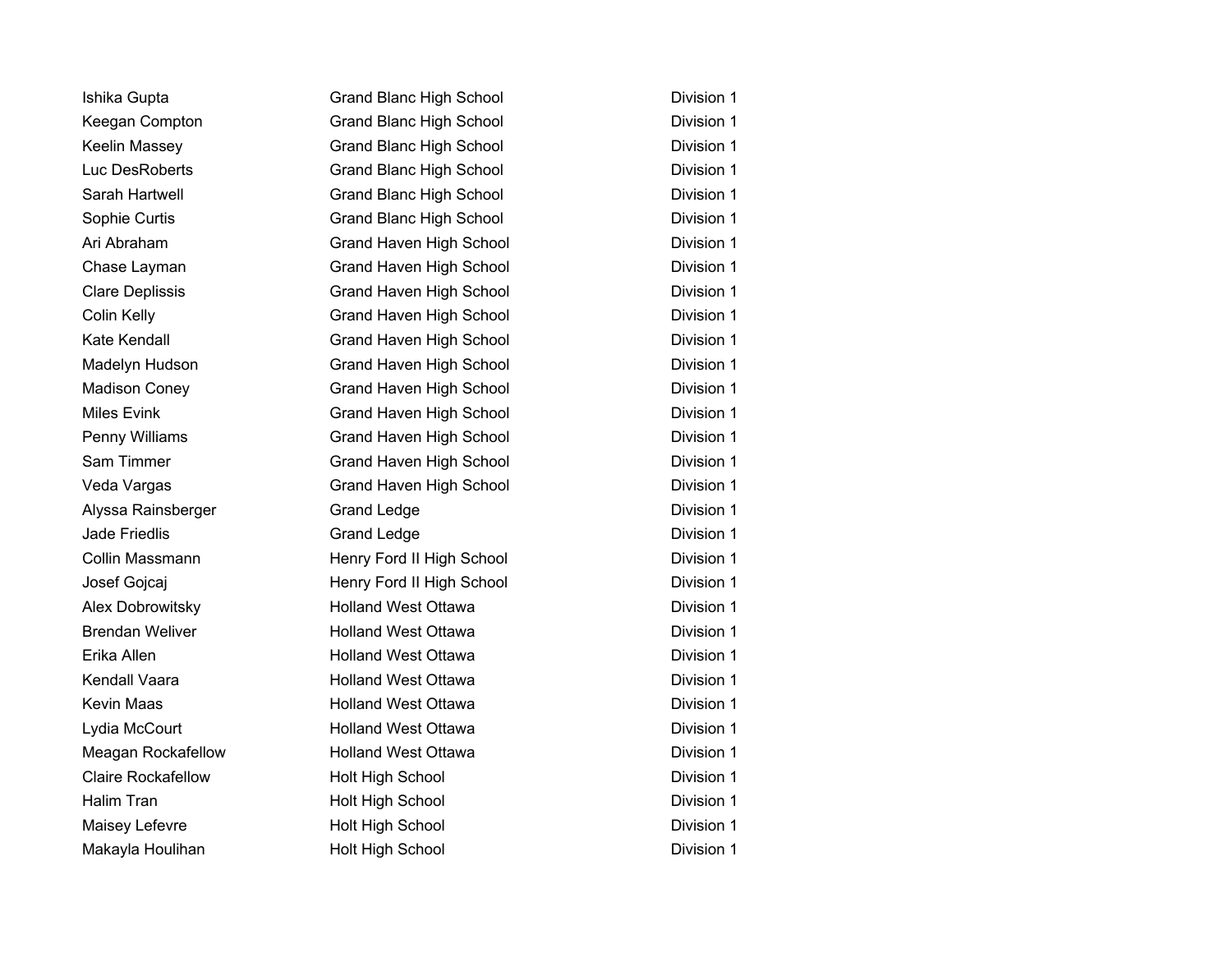| <b>Zander Collins</b>  | Holt High School           | Division 1 |
|------------------------|----------------------------|------------|
| Aidan Ralko            | <b>Howell High School</b>  | Division 1 |
| <b>Brenton Nichols</b> | Howell High School         | Division 1 |
| Bruno Jung             | Howell High School         | Division 1 |
| <b>Lillian Mick</b>    | Howell High School         | Division 1 |
| Maya Bedford           | <b>Howell High School</b>  | Division 1 |
| Molly Hornyak          | <b>Howell High School</b>  | Division 1 |
| Alayna Schulte         | Hudsonville High School    | Division 1 |
| <b>Bryce Laning</b>    | Hudsonville High School    | Division 1 |
| Cooper Randall         | Hudsonville High School    | Division 1 |
| <b>Elsa Groenink</b>   | Hudsonville High School    | Division 1 |
| Ethan Holwerda         | Hudsonville High School    | Division 1 |
| Gabe Karel             | Hudsonville High School    | Division 1 |
| Jack Roehling          | Hudsonville High School    | Division 1 |
| Jacob Ellis            | Hudsonville High School    | Division 1 |
| Jenna Kuiper           | Hudsonville High School    | Division 1 |
| Kayla Mol              | Hudsonville High School    | Division 1 |
| Lauren Metzger         | Hudsonville High School    | Division 1 |
| <b>Matt Welmerink</b>  | Hudsonville High School    | Division 1 |
| Micah Bayle            | Hudsonville High School    | Division 1 |
| Samantha Missad        | Hudsonville High School    | Division 1 |
| Dakota Guildi          | Lake Orion High School     | Division 1 |
| <b>Frannie Turner</b>  | Lake Orion High School     | Division 1 |
| Lauren Valentine       | Lake Orion High School     | Division 1 |
| Evan Teal              | Loy Norrix                 | Division 1 |
| James Harn             | Loy Norrix                 | Division 1 |
| Jack Gurecki           | Macomb L'Anse Creuse North | Division 1 |
| Sara Bauer             | Macomb L'Anse Creuse North | Division 1 |
| Caroline Carlson       | Muskegon Mona Shores       | Division 1 |
| <b>Katie Cree</b>      | Muskegon Mona Shores       | Division 1 |
| Eliza Piper            | North Muskegon             | Division 1 |
| Gabby Gaston           | North Muskegon             | Division 1 |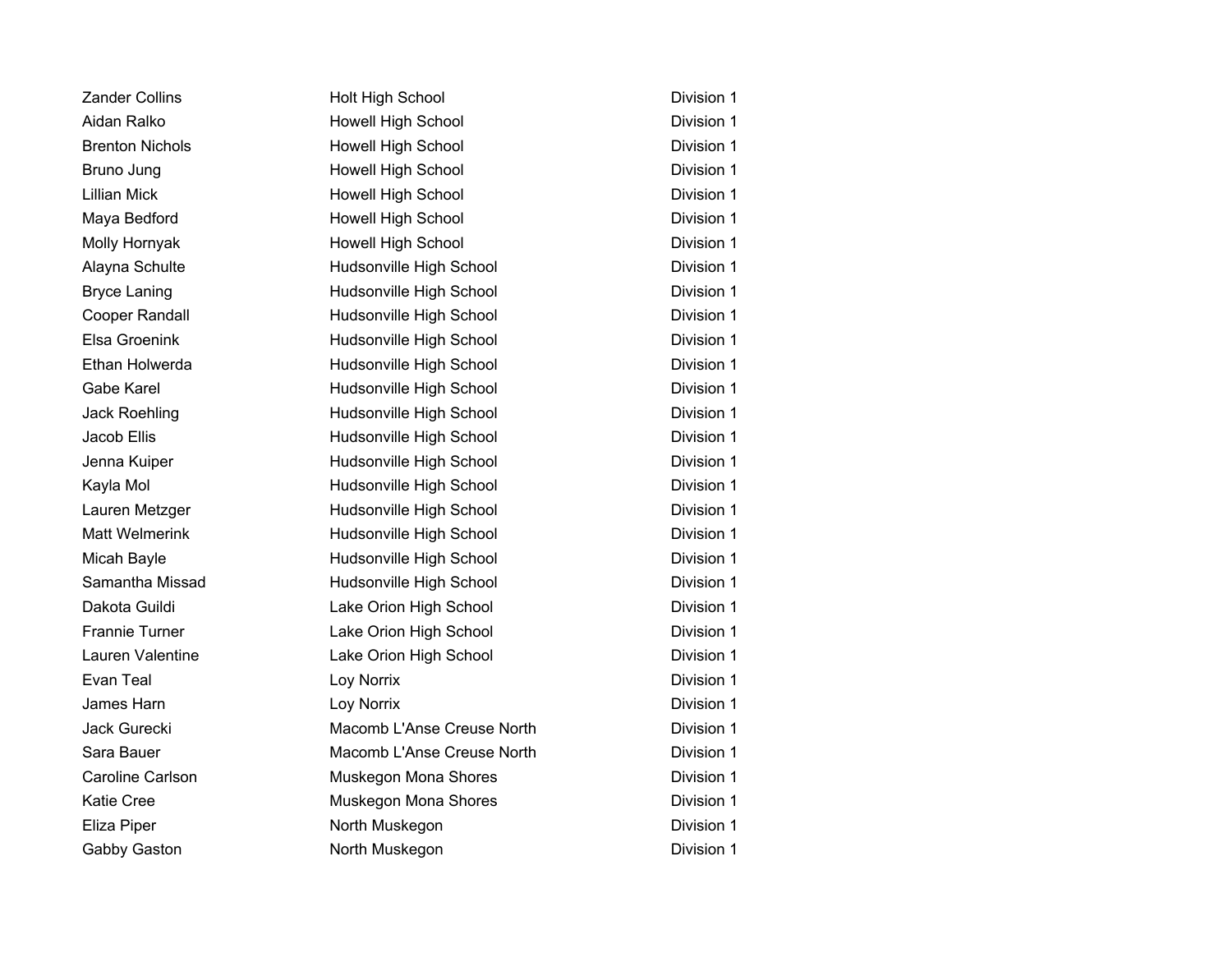| Natalie Lorenz             | North Muskegon         | Division 1 |
|----------------------------|------------------------|------------|
| Annika Zaar                | Northville High School | Division 1 |
| Carlotta Fischer           | Northville High School | Division 1 |
| <b>Constantina Perakis</b> | Northville High School | Division 1 |
| Elizabeth Yamine           | Northville High School | Division 1 |
| Hana Ichikawa              | Northville High School | Division 1 |
| Haylie Pohlman             | Northville High School | Division 1 |
| Isabella Snider            | Northville High School | Division 1 |
| Julia Testani              | Northville High School | Division 1 |
| <b>Laurel Wasiniak</b>     | Northville High School | Division 1 |
| Lauren Bailey              | Northville High School | Division 1 |
| Naina Cheeti               | Northville High School | Division 1 |
| Pamela Bortolin            | Northville High School | Division 1 |
| Rishika Satapathy          | Northville High School | Division 1 |
| Annabelle Watson           | Oxford                 | Division 1 |
| David Burean               | Oxford                 | Division 1 |
| Evelyn Kelso               | Oxford                 | Division 1 |
| Kristina Myers             | Oxford                 | Division 1 |
| Brendan Adamski            | Plymouth High School   | Division 1 |
| Caleb Bey                  | Plymouth High School   | Division 1 |
| <b>Braden Grabaum</b>      | Rochester High School  | Division 1 |
| Claire Bejin               | Rochester High School  | Division 1 |
| <b>Faith Park</b>          | Rochester High School  | Division 1 |
| Grace Agius                | Rochester High School  | Division 1 |
| Jack VanHowe               | Rochester High School  | Division 1 |
| Karleene Maschke           | Rochester High School  | Division 1 |
| Maggie Murphy              | Rochester High School  | Division 1 |
| <b>Pranav Deshmukh</b>     | Rochester High School  | Division 1 |
| Rachel Kim                 | Rochester High School  | Division 1 |
| Rohan Kochhar              | Rochester High School  | Division 1 |
| Sanya Gupta                | Rochester High School  | Division 1 |
| Savannah Gurley            | Rochester High School  | Division 1 |
|                            |                        |            |